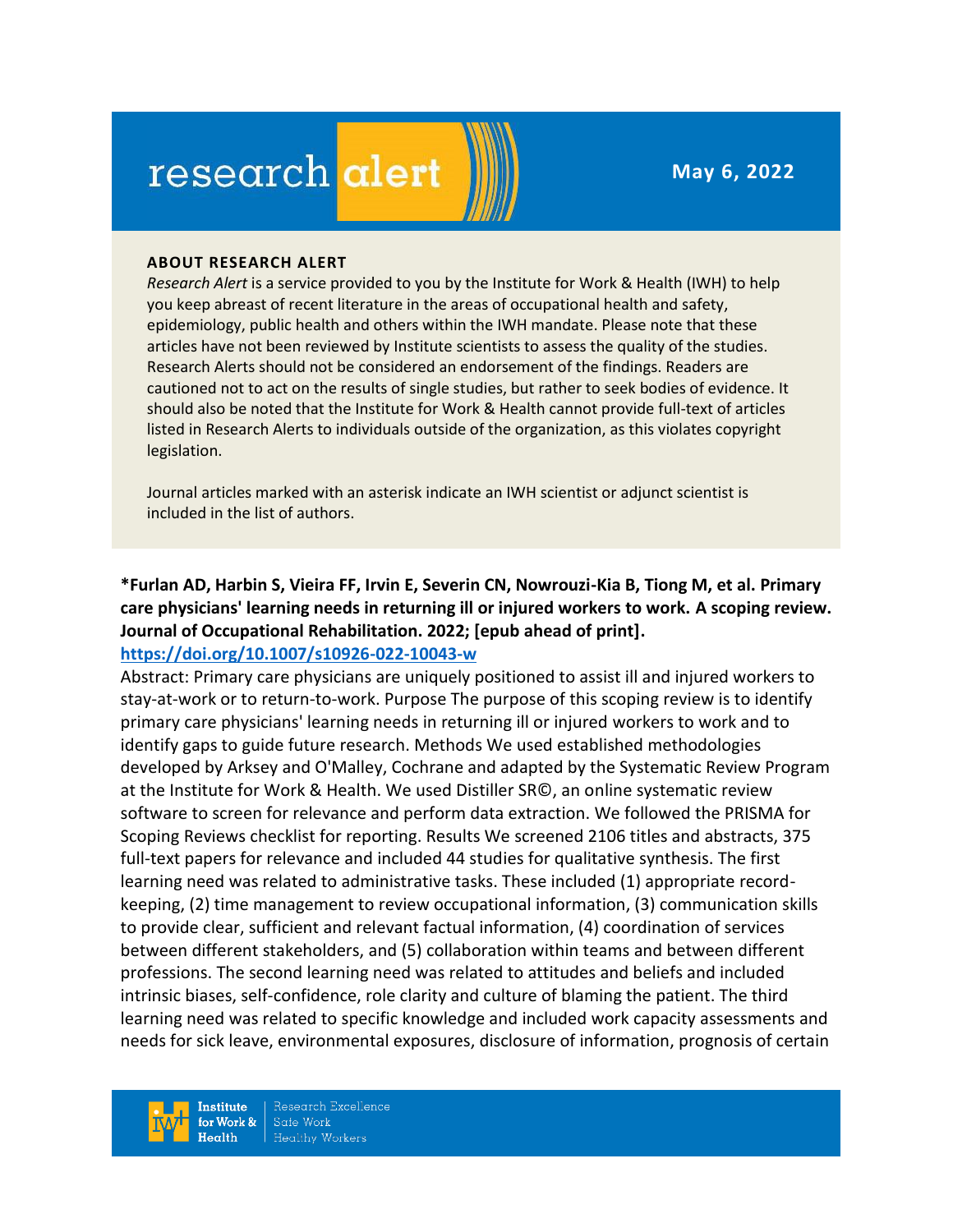conditions and care to certain groups such as adolescents and pregnant workers. The fourth learning need was related to awareness of services and tools. Conclusions There are many opportunities to improve medical education for physicians in training or in continuing medical education to improve care for workers with an illness or injury that affect their work

## **\*Robson LS, Irvin E, Padkapayeva K, Begum M, and Zukowski M. A rapid review of systematic reviews on the effectiveness of synchronous online learning in an occupational context. American Journal of Industrial Medicine. 2022; [epub ahead of print]. <https://doi.org/10.1002/ajim.23365>**

Abstract: BACKGROUND: This study examined the effectiveness of synchronous online learning (SOL) for occupational purposes relative to face-to-face (F2F) learning. METHODS: Seven bibliographic databases were searched, and publications meeting the inclusion criteria were sought. Title and abstract screening, article screening, methodological quality assessment, and data extraction were carried out by two independent reviewers. RESULTS: Three systematic reviews meeting the inclusion criteria were consistent in providing evidence that there was generally no difference between SOL and F2F learning in their effects on knowledge or skills. CONCLUSIONS: Based on the sparse evidence base examined in this review, we conclude that SOL and traditional F2F learning for occupational or career preparation purposes are similarly effective for learners at the undergraduate level or higher. Much caution should be taken with this assumption when delivering content of a more hands-on nature and when adult learners have less educational preparation, since research is lacking in these areas

## **Barnes LA, Eng A, Corbin M, Denison HJ, 't MA, Haslett S, et al. Ischaemic heart disease and occupational exposures: a longitudinal linkage study in the general and Māori populations of New Zealand. Annals of Work Exposures and Health. 2022; 66(4):433-446. <https://doi.org/10.1093/annweh/wxab087> [open access]**

Abstract: OBJECTIVES: This study assessed associations between occupational exposures and ischaemic heart disease (IHD) for males and females in the general and Māori populations (indigenous people of New Zealand). METHODS: Two surveys of the general adult [New Zealand Workforce Survey (NZWS); 2004-2006; n = 3003] and Māori population (Māori NZWS; 2009-2010; n = 2107), with information on occupational exposures, were linked with administrative health data and followed-up until December 2018. Cox proportional hazards regression (adjusted for age, deprivation, and smoking) was used to assess associations between organizational factors, stress, and dust, chemical and physical exposures, and IHD. RESULTS: Dust [hazard ratio (HR) 1.6, 95%CI 1.1-2.4], smoke or fumes (HR 1.5, 1.0-2.3), and oils and solvents (HR 1.5, 1.0-2.3) were associated with IHD in NZWS males. A high frequency of awkward or tiring hand positions was associated with IHD in both males and females of the NZWS (HRs 1.8, 1.1-2.8 and 2.4, 1.1-5.0, respectively). Repetitive tasks and working at very high speed were associated with IHD among NZWS females (HRs 3.4, 1.1-10.4 and 2.6, 1.2-5.5, respectively). Māori NZWS females working with vibrating tools and those exposed to a

**Institute** for Work &  $Health$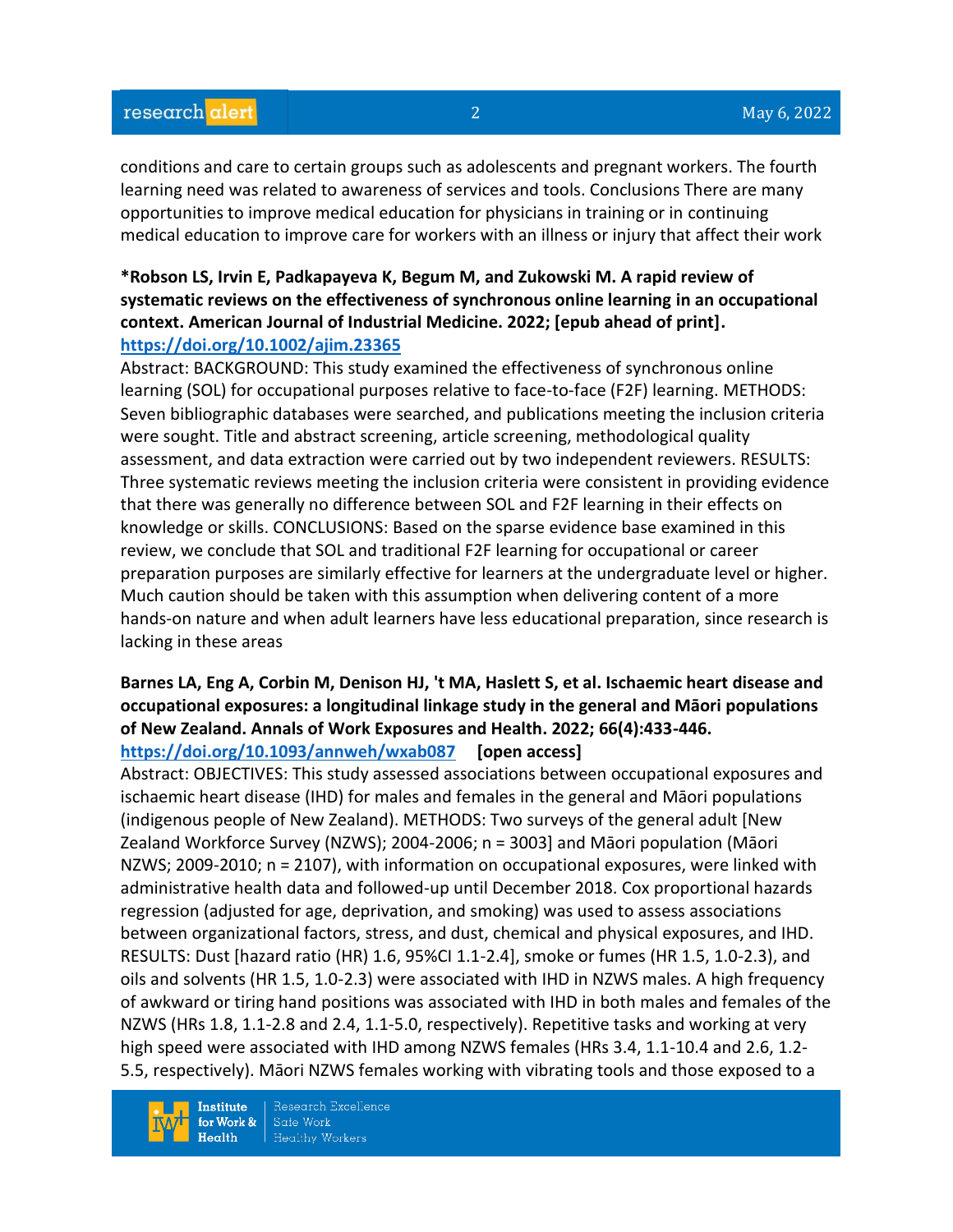high frequency of loud noise were more likely to experience IHD (HRs 2.3, 1.1-4.8 and 2.1, 1.0-4.4, respectively). Exposure to multiple dust and chemical factors was associated with IHD in the NZWS males, as was exposure to multiple physical factors in males and females of the NZWS. CONCLUSIONS: Exposures associated with an elevated IHD risk included dust, smoke or fumes, oils and solvents, awkward grip or hand movements, carrying out repetitive tasks, working at very high speed, loud noise, and working with tools that vibrate. Results were not consistently observed for males and females and between the general and Māori populations

# **Bohman T, Holm LW, Lekander M, Hallqvist J, and Skillgate E. Influence of work ability and smoking on the prognosis of long-duration activity-limiting neck/back pain: a cohort study of a Swedish working population. BMJ Open. 2022; 12(4):e054512.**

#### **<https://doi.org/10.1136/bmjopen-2021-054512> [open access]**

Abstract: Objectives: Long-duration activity-limiting neck/back pain is common, but the knowledge of what work and lifestyle factors that influence the prognosis is sparse. The objective was therefore to evaluate if two factors, good self-perceived work ability and no daily smoking, are associated with a favourable prognosis of long-duration activity-limiting neck/back pain in a working population, and if these exposures have a synergistic prognostic effect. Design: A prospective cohort study based on three subsamples from the Stockholm Public Health Cohort. Settings: A working population in Stockholm County, Sweden. Participants: Individuals, 18-61 years old, reporting long-duration activity-limiting neck/back pain the previous 6 months at baseline in 2010 (n=5177). Measures: The exposures were: self-perceived work ability (categorised into good, moderate and poor) and daily smoking (no/yes). The outcome in 2014 was 'absence of long-duration activity-limiting neck/back pain' the previous 6 months representing a favourable prognosis of reported problems at baseline in 2010. Risk ratios (RRs) and risk differences (RDs) with 95% CI was estimated by general linear regressions, and the synergistic effect was estimated by the synergy index (SI) with 95% CI. Results: Participants with moderate or good work ability, respectively, had an adjusted RR for a favourable prognosis of 1.37 (95% CI 1.11 to 1.69), and 1.80 (1.49 to 2.17) in comparison with participants with poor work ability. The corresponding adjusted RD were 0.07 (0.02 to 0.11) and 0.17 (0.12 to 0.22). Participants not smoking on daily basis had an adjusted RR of 1.21 (1.02 to 1.42), and an adjusted RD of 0.05 (0.01 to 0.10) for a favourable outcome compared with daily smokers. The adjusted SI was 0.92 (0.60 to 1.43). Conclusion: For participants with long-duration activity-limiting neck/back pain, moderate or good selfperceived work ability and not being a daily smoker were associated with a favourable prognosis but having both exposures seemed to have no synergistic prognostic effect.

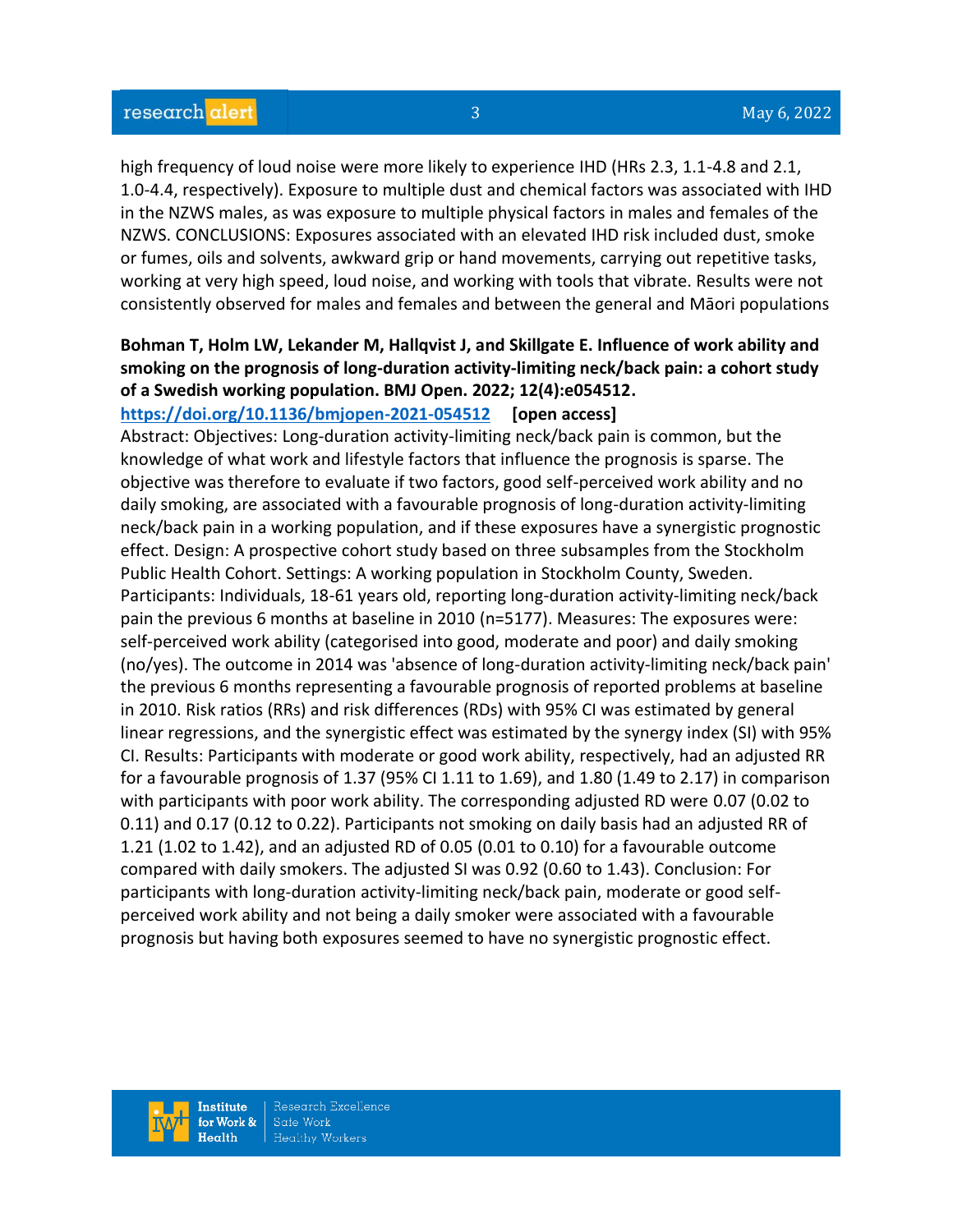# **Cantonnet ML, Aldasoro JC, and Oyarbide IR. Well-Being through workplace health promotion interventions by European enterprises. Safety Science. 2022; 151:105736. <https://doi.org/10.1016/j.ssci.2022.105736> [open access]**

Abstract: Well-being and in particular the differences that may exist in the adopted workplace interventions by European enterprises have not yet been addressed in depth by the literature. The objective of this article is to make a comparison between European enterprises in relation to workplace health promotion interventions (WHPI). Five WHPI have been studied: Healthy nutrition interventions, sports activities after working hours, back exercises at work, prevention of addictions and procedures to return to work after a longterm sickness. An exploratory and descriptive study was carried out. The sample was extracted from the ESENER-3 datasets (EU-OSHA, 2019). In total, 45,420 establishments were interviewed. Results show that, differences between countries in terms of the intensity and type of WHPI can be found. Factors that could help explain this heterogeneity could be, on the one hand, the sociocultural context of each country and on the other hand, work environment

**Fox KE, Johnson ST, Berkman LF, Sianoja M, Soh Y, Kubzansky LD, et al. Organisational- and group-level workplace interventions and their effect on multiple domains of worker wellbeing: a systematic review. Work and Stress. 2022; 36(1):30-59. <https://doi.org/10.1080/02678373.2021.1969476>** 

**He J, Hollander AC, and Rahman S. Association between migration status and subsequent labour market marginalisation among individuals with posttraumatic stress disorder: a Swedish nationwide register-based cohort study. Social Psychiatry and Psychiatric Epidemiology. 2022; 57(5):1073-1083.** 

**<https://doi.org/10.1007/s00127-022-02263-5> [open access]**

Abstract: PURPOSE: The high prevalence of posttraumatic stress disorder (PTSD) among migrants in Europe is widely reported. Our research aimed to investigate the association between migration status and subsequent labour market marginalisation (LMM) events, i.e., long-term unemployment (LTU), long-term sickness absence (LTSA), and disability pension (DP) among individuals with PTSD, and to elucidate how the sociodemographic factors and the pre-existing health conditions influence such association. METHODS: We established a cohort of 36,714 individuals born between 1960 and 1995, living in Sweden during 2004- 2009, aged 19 years or above, with PTSD diagnosis during 2006-2009. Migration status, categorized as refugees, non-refugees, second-generation migrants, and Swedish-born with Swedish-born parents (reference group) was considered as exposure and LMM events as outcome. The cohort was followed from 01-Jan-2010 until LMM, death, or end of follow-up (31-Dec-2016). Hazard ratios (HRs) with 95% confidence intervals (CIs) were estimated by Cox regression with a seven-year follow-up. RESULTS: Refugees (HR 2.07, 95% CI 1.86-2.30), and non-refugees (HR 1.96, 95% CI 1.85-2.07) had almost doubled relative risk of long-term unemployment, compared with the Swedish-born. The hazards of long-term sickness absence

**Institute** for Work &  $Health$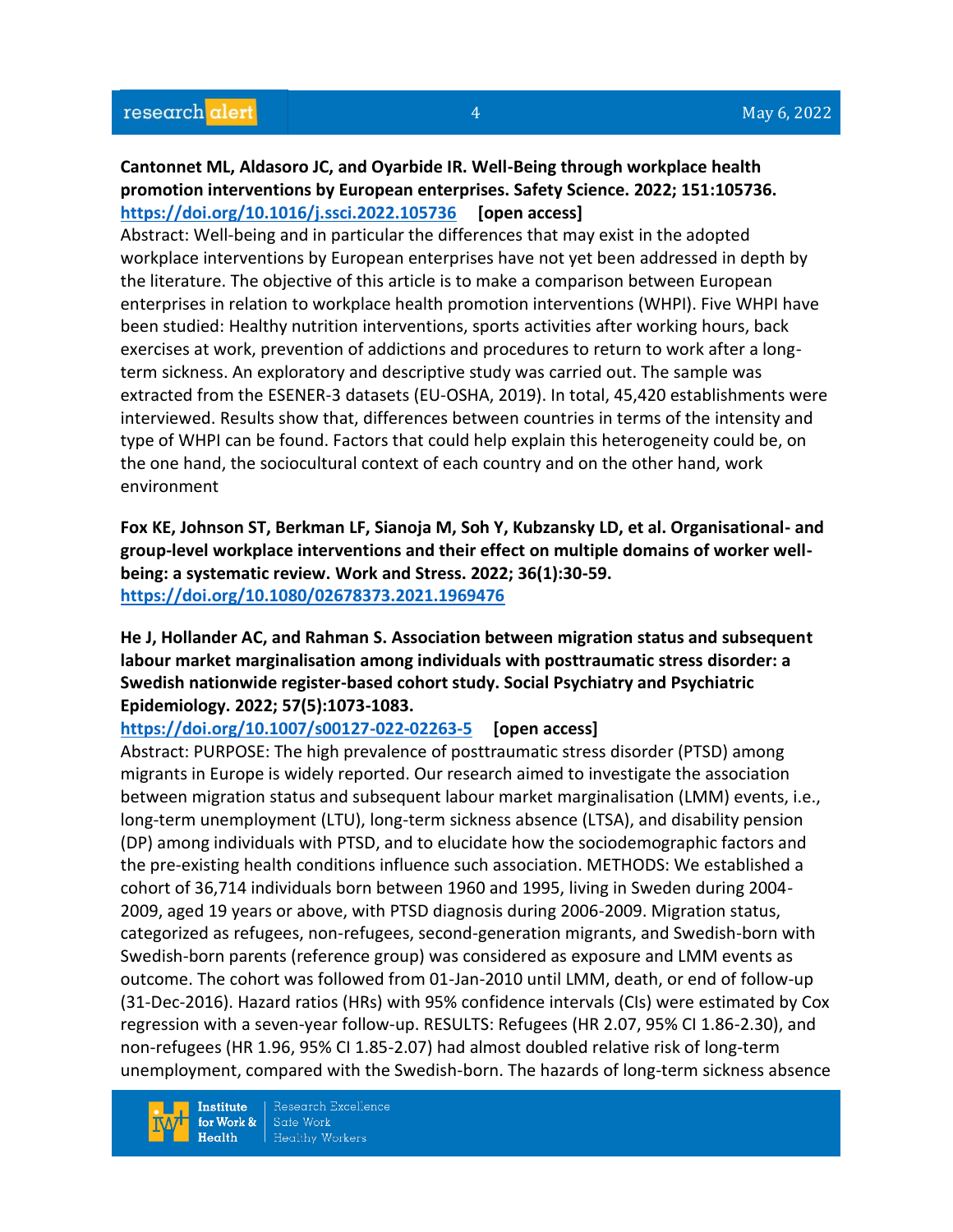were similar across the groups. Refugees (HR 1.49, 95% CI 1.24-1.77), and non-refugees (HR 1.42, 95% CI 1.30-1.56) also had elevated relative risk of disability pension, whereas secondgeneration migrants had moderately increased relative risks for all three labour market marginalisation events compared with the Swedish-born. CONCLUSION: Among the individuals with PTSD, being a migrant increases the risk of LMM, refugees being the foremost among migrants. Further research may benefit from including more recent migrant population, pre-migration information and measuring PTSD clinical severity

# **Hergenroeder A, Quinn TD, Perdomo SJ, Kline CE, and Gibbs BB. Effect of a 6-month sedentary behavior reduction intervention on well-being and workplace health in desk workers with low back pain. Work. 2022; 71(4):1145-1155.**

### **<https://doi.org/10.3233/WOR-205178>**

Abstract: Background: Research suggests reducing sedentary behavior improves low back pain; however, the impact on presenteeism, health, productivity, and sleep in desk workers with chronic low back pain is not known. Objective: Evaluate the effect of a sedentary behavior intervention on multiple dimensions of workplace health. Methods: 24 participants with chronic low back pain and desk jobs were randomized to either a sedentary behavior reduction intervention group or control. Outcomes included a modified Global Physical Activity Questionnaire (GPAQ), the Stanford Presenteeism Scale (SPS), Profile of Mood States (POMS), Health and Work Questionnaire (HWQ), SF-36 Health Survey (SF-36), and Pittsburgh Sleep Quality Index (PSQI). Six-month changes in outcomes were compared across intervention groups using ANCOVA regression, adjusting for baseline values. Cohen's d effect sizes were calculated for outcomes to explain the magnitude of group differences. Results: The intervention group reported 1.5 hours/day less sitting time ( $p < 0.001$ ) compared to controls at 6 months. SF-36 subscales of energy/fatigue, social functioning, and pain improved, and sleep disturbance was reduced among intervention participants. Productivity, concentration, and presenteeism were unchanged. Conclusions: A sedentary behavior reduction intervention may improve well-being and workplace health without impacting productivity and concentration in desk workers with chronic low back pain.

## **Hubbell Z, Howard S, Golden A, Stange B, Cragle D, Dally M, et al. Factors linked to participant attrition in a longitudinal occupational health surveillance program. American Journal of Industrial Medicine. 2022; 65(6):431-446.**

#### **<https://doi.org/10.1002/ajim.23357>**

Abstract: BACKGROUND: For occupational medical screening programs focused on long-term health surveillance, participant attrition is a significant barrier to success. We investigate demographic, medical history, and clinical data from National Supplemental Screening Program (NSSP) examinees for association with likelihood of return for a second exam (rescreening). METHODS: A total of 15,733 individuals completed at least one NSSP exam before December 31, 2016; of those, 4832 also completed a second exam on or before December 31, 2019. Stepwise logistic regression models were used to identify variables

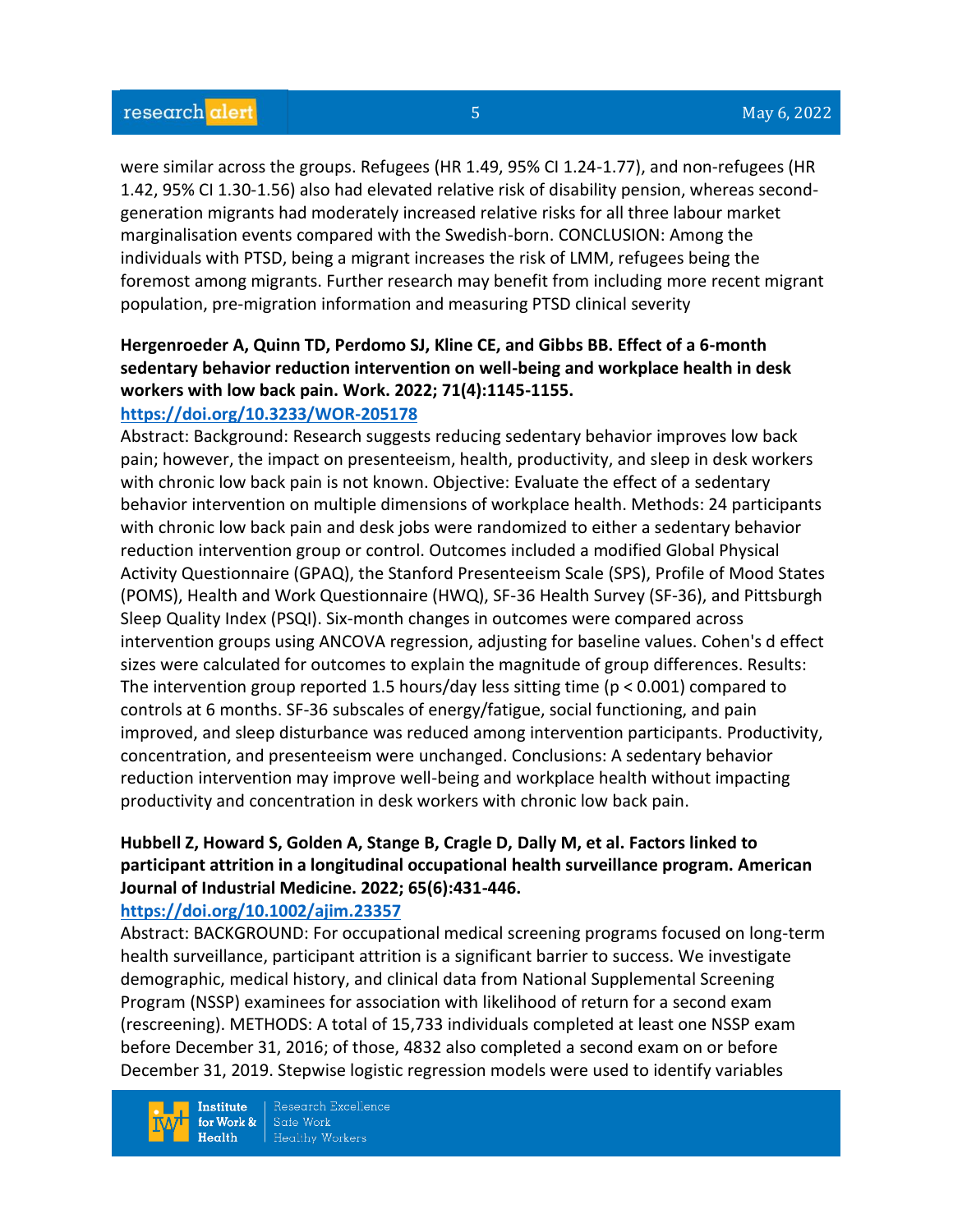associated with whether a participant was rescreened in the NSSP. RESULTS: Individuals were less likely to return for rescreening if they had a history of any cancer; cardiovascular problems; diabetes or kidney disease; or if they used insulin. Age at time of first exam and job site category significantly influenced likelihood of return. Workers categorized as "guests" were more likely to return. Participants were less likely to return if they had an abnormal urinalysis, abnormal pulmonary function, pneumoconiosis, aortic atherosclerosis, or hearing loss at their initial exam. Participants who received a chest X-ray at their initial screening were more likely to return. CONCLUSIONS: The presence of health problems is strongly linked to screening program attrition. Participants who are older at the time of their initial screening exam are less likely to return. The discovery of several strong demographic, medical, and job associations reveals the importance for medical screening programs to understand and address factors that influence participant retention and, consequently, the effectiveness of long-term health surveillance activities

## **Klugman M, Patil S, Gany F, and Blinder V. Vulnerabilities in workplace features for essential workers with breast cancer: implications for the COVID-19 pandemic. Work. 2022; 71(4):815-823.**

#### **<https://doi.org/10.3233/WOR-211095>**

Abstract: Background: The coronavirus pandemic has highlighted the health and financial vulnerabilities of essential workers, especially among women. Objective: The purpose of this study is to understand the workplace environment of essential workers. Methods: We used data from a prospective cohort study of disparities in employment outcomes among women undergoing breast cancer treatment between 2010-2018 in New York City. We characterized participants as essential or non-essential based on self-reported occupation/industry and New York State executive orders issued during the pandemic. We compared job benefits and perceptions of workplace environment between groups. Results: There were 563 participants: 341 essential and 222 non-essential workers. Essential workers less frequently reported access to disability pay through work  $[n%): 148 (58)$  versus 130 (73),  $p < 0.01$ . Essential workers in unions had greater availability of sick leave and disability pay than nonunionized essential workers (86% versus 53%, p < 0.01, and 76% versus 46%, p < 0.01, respectively). Health insurance differed by essential worker status (p < 0.01): essential workers more frequently had public insurance (29% versus 18%). Surprisingly, in multivariable analyses controlling for age, race/ethnicity, income, education, chemotherapy receipt, and comfort with English, essential workers were less likely to say their employer had treated them unfairly (p < 0.01). However, minorities were less likely to say their employer was accommodating ( $p = 0.03$ ) and more likely to say their employer had treated them unfairly (p < 0.01) than Non-Latina Whites. Conclusions: We identified vulnerabilities in workplace protections, particularly among essential workers not in unions. Minority women more often had negative perceptions of their work environment, possibly reflecting employer bias.

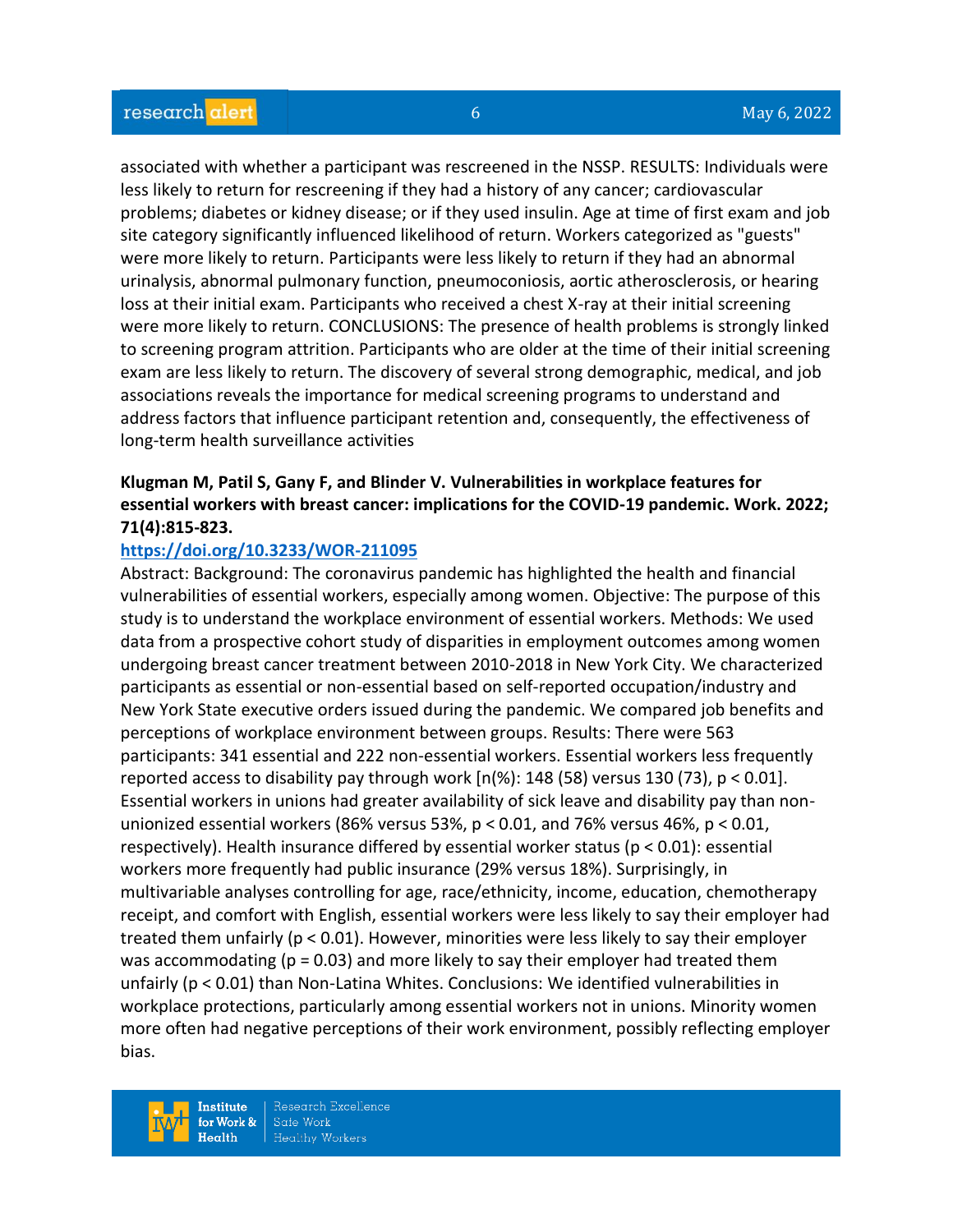# **Lee J and Lee B. Psychological workplace violence and health outcomes in South Korean nurses. Workplace Health & Safety. 2022; 70(5):228-234.**

## **<https://doi.org/10.1177/21650799211025997>**

Abstract: BACKGROUND: Workplace violence (WPV) and its health consequences should continue to be investigated to foster a healthy and safe working environment, which may reduce nurse staff turnover and improve nurse staff shortages. This study aimed to address the gap in understanding WPV in non-western nurses by examining the relationship between psychological WPV experience, psychological well-being, subjective job stress, and presenteeism among South Korean nurses. METHODS: This cross-sectional study used data from the fifth Korean Working Conditions Survey (KWCS), and 477 nurses were analyzed. For the analysis, selected variables were extracted from the KWCS through a review of the existing literature. In the analysis, we included psychological WPV experiences, such as verbal abuse, unwanted sexual attention, threats, and/or humiliating behaviors over the past 1 month. We measured health outcomes including nurses' psychological well-being, subjective job stress, and presenteeism. FINDINGS: Psychological WPV within the previous month was experienced by 11.1% of the participants. Experience with verbal abuse, threats, or humiliating behaviors was associated with more job stress, higher presenteeism, and poor psychological well-being. CONCLUSION/APPLICATION TO PRACTICE: Study findings suggest that a comprehensive WPV prevention program accompanied by interventions aiming to reduce job stress and improve the well-being of nurses should be actively implemented. To prevent psychological WPV and improve the health of nurses, evidence-based efforts, such as establishment of WPV prevention procedures and education/training of workers at the national, organizational, and individual levels are needed

## **Pomeranz JL, Silver D, Lieff SA, and Pagan JA. State paid sick leave and paid sick-leave preemption laws across 50 U.S. States, 2009-2020. American Journal of Preventive Medicine. 2022; 62(5):688-695.**

## **<https://doi.org/10.1016/j.amepre.2021.11.018>**

Abstract: INTRODUCTION: Paid sick leave is associated with lower mortality risks and increased use of health services. Yet, the U.S. lacks a national law, and not all employers offer paid leave, especially to low-wage workers. States have enacted paid sick-leave laws or preemption laws that prohibit local governments from enacting paid sick-leave requirements. METHODS: In 2019 and 2021, state paid sick-leave laws and preemption laws in effect in 2009-2020 were retrieved from Lexis+, coded, and analyzed for coverage and other features. Data from the U.S. Bureau of Economic Analysis were used to estimate the jobs covered by state paid sick-leave laws in 2009-2019. RESULTS: In 2009, no state had a paid sick-leave law, and 1 state had preemption. By 2020, a total of 12 states had paid sick-leave laws, with a form of preemption (n=9) or no preemption (n=3), and 18 additional states solely preempted local laws without requiring coverage, creating a regulatory vacuum in those states. Although all state paid sick-leave laws covered private employers and required care for children and spouses, some laws exempted small or public employers or did not cover additional family

**Institute** for Work &  $Health$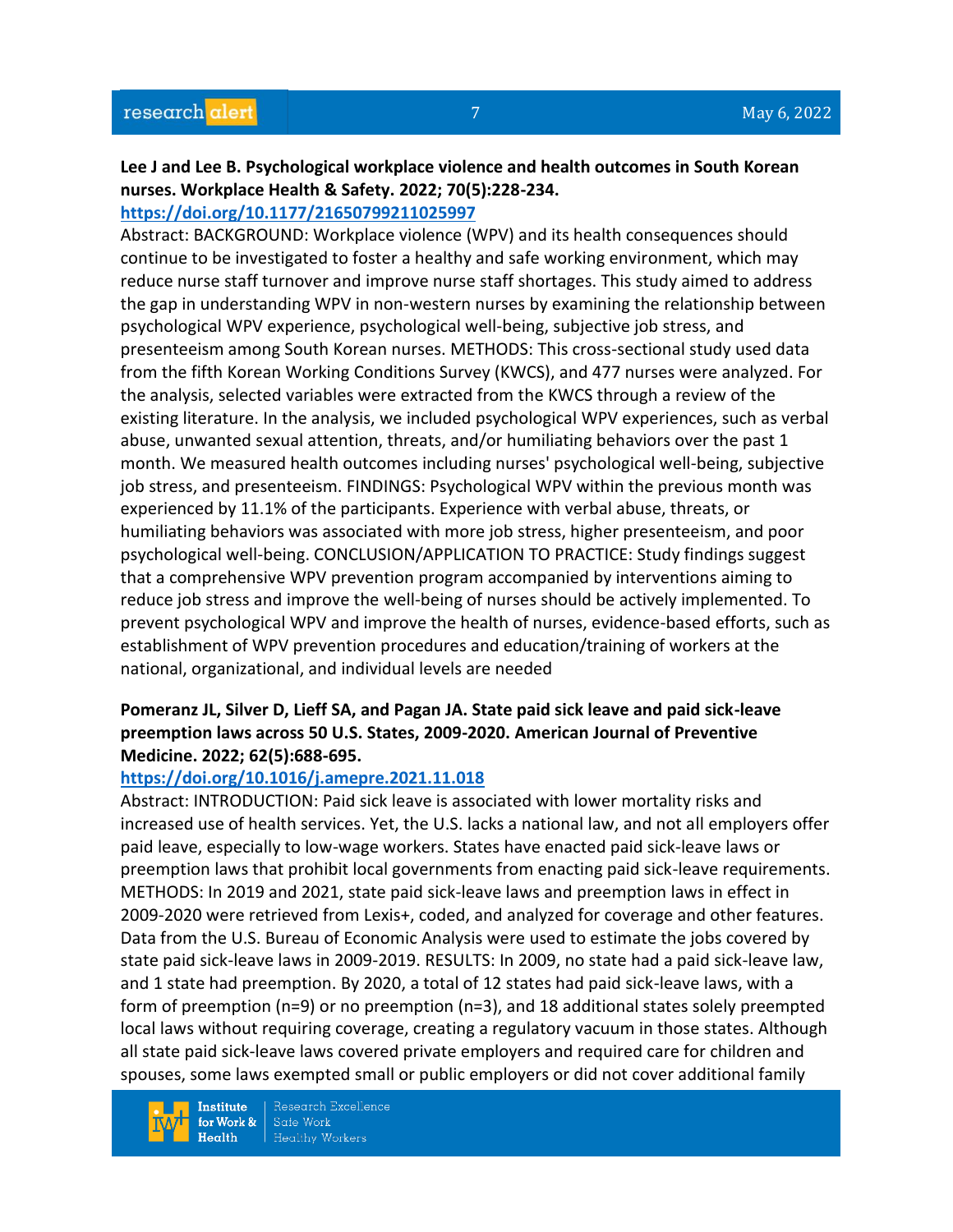members. The percentage of U.S. jobs covered by state-required paid sick leave grew from 0% in 2009 to 27.6% in 2019. CONCLUSIONS: Variation in state paid sick-leave laws, preemption, and lack of employer provision of paid sick leave to low-wage workers creates substantial inequities nationally. The federal government should enact a national paid sickleave law

## **Shao Y, Hwang J, MacLehose RF, Alexander BH, Mandel JH, Raynor PC, et al. Reconstructing historical exposures to respirable dust and respirable silica in the taconite mining industry for 1955-2010. Annals of Work Exposures and Health. 2022; 66(4):459-471. <https://doi.org/10.1093/annweh/wxab099>**

Abstract: The goal of this study was to reconstruct the historical respirable silica (RS) and respirable dust (RD) exposures of workers in the Minnesota taconite industry from 1955 to 2010 as part of several epidemiological studies for assessing the association between exposure to components of taconite dusts and the development of respiratory diseases. A job-exposure matrix (JEM) was developed that uses 9127 RS and 19 391 RD occupational hygiene historical measurements. Historical RS and RD data were extracted from several sources and were grouped into seven mines and then into eight departments [Concentrating, Crushing, Janitor, Mining, Office/control room, Pelletizing, Shop (mobile), and Shop (stationary)]. Within each department, we applied a two-level random-intercept regression model which assumes that the natural log of Y (RD or RS concentration) changes over time at a constant rate. Among all predicted RD and RS values, we found that larger RD values were located in the following departments: Crushing, Concentrating, Pelletizing, and Shop (mobile). Larger RS values were located only in either Crushing or Shop (mobile). The annual rates of change for historical RD and RS exposures were between -3.3 and 3.2%. The silica percentage in the dust varied by mine/department with the highest value of 29.3% in Mine F (Crushing) and the lowest value of 2.1% in Mine B (Pelletizing). The predicted historical RD and RS arithmetic mean exposures ranged between <0.075 and 3.14 mg m-3, and between <0.005 and 0.36 mg m-3, respectively. The result of this study is a JEM by mine, department, and year for RD and RS for epidemiological studies

## **Shkembi A, Smith L, Roberts B, and Neitzel R. Fraction of acute work-related injuries attributable to hazardous occupational noise across the USA in 2019. Occupational and Environmental Medicine. 2022; 79(5):304-307.**

#### **<https://doi.org/10.1136/oemed-2021-107906>**

Abstract: Introduction: The contribution of hazardous noise-a ubiquitous exposure in workplaces-to occupational injury risk is often overlooked. In this ecological study, the fraction of US workplace acute injuries resulting in days away from work in 2019 attributable to hazardous occupational noise exposure was estimated. Methods: Using the NoiseJEM, a job exposure matrix of occupational noise, and 2019 Occupational Employment and Wage Statistics data, the proportion of workers experiencing hazardous occupational noise (=85 dBA) was estimated for every major US Standard Occupational Classification (SOC) group.

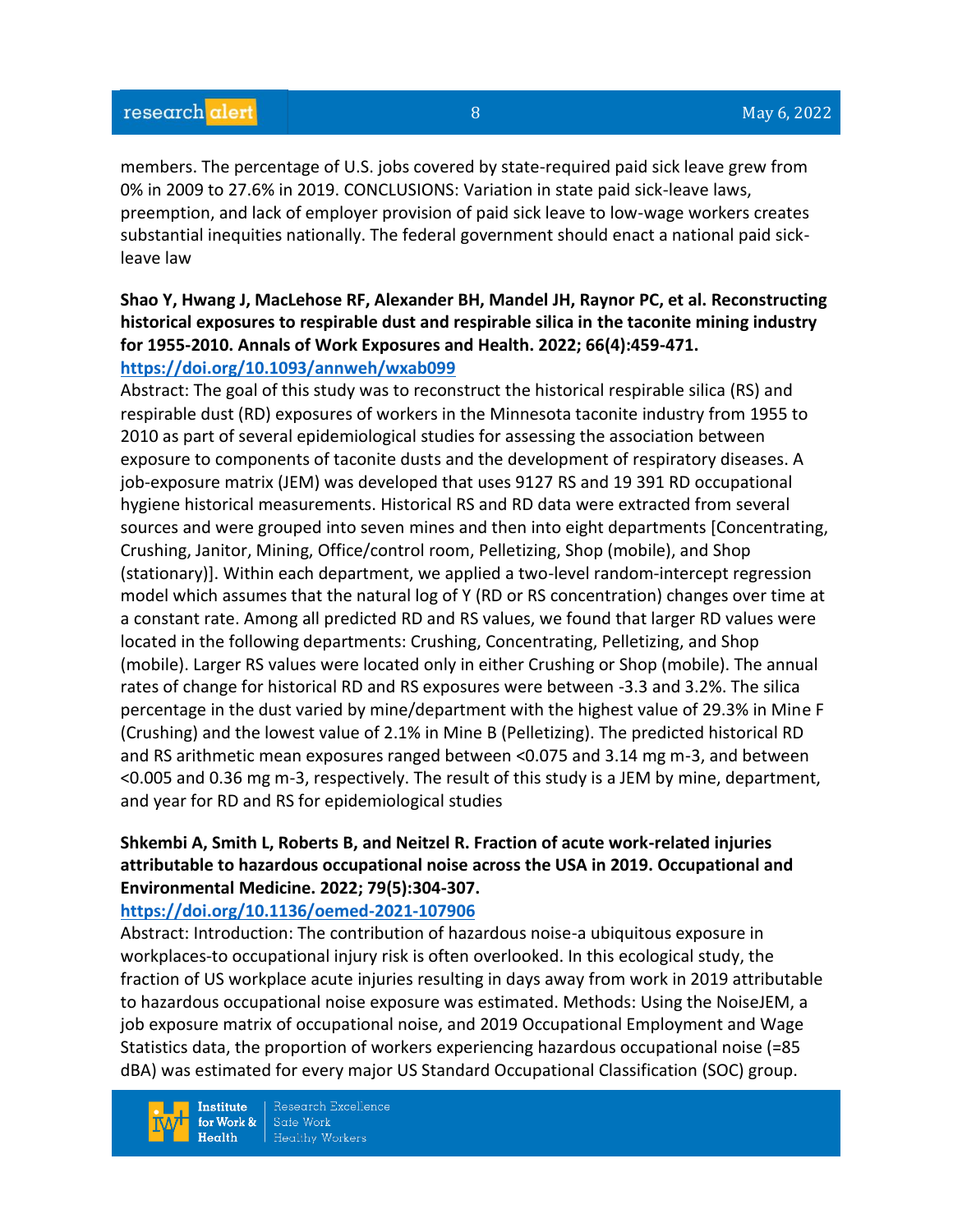Population attributable fractions (PAFs) were calculated for each major SOC group using the relative risk (RR) taken from a published 2017 meta-analysis on this relationship. Results: About 20.3 million workers (13.8%) are exposed to hazardous levels of occupational noise. Nearly 3.4% of acute injuries resulting in days away from work in 2019 (95% CI 2.4% to 4.4%) were attributable to hazardous occupational noise, accounting for roughly 14 794 injuries (95% CI 10 367 to 18 994). The occupations with the highest and the lowest PAFs were production (11.9%) and office and administrative support (0.0%), respectively. Discussion: Hazardous noise exposure at work is an important and modifiable factor associated with a substantial acute occupational injury burden

## **Sveinsdottir V, Johnsen TL, Fyhn T, Opsahl J, Tveito TH, Indahl A, et al. Development of the workplace inclusion questionnaire (WIQ). Scandinavian Journal of Public Health. 2022; 50(3):371-380.**

#### **<https://doi.org/10.1177/1403494821990241> [open access]**

Abstract: AIMS: To develop a questionnaire to examine attitudes among employees and managers to include people with various health problems into their work group, and to test the questionnaire in one relevant population within the labour market. METHODS: A questionnaire was developed through a process involving discussions in a scientific forum and pilot testing with group discussions. The final questionnaire, which was tested in a survey study of managers and employees in 33 Norwegian kindergartens (N=485), contained 10 short case stories followed by questions concerning workplace inclusion. The case stories described individuals with musculoskeletal and mental disorders, as well as individuals with potentially stigmatising behavioural history and lifestyle, and control cases. Risk ratios with 95% confidence intervals (CIs) were used to compare the case stories. Cases with high risk ratios had an increased risk of not being included compared to a control case. RESULTS: Attitudes for workplace inclusion varied between the different case stories. Cases portraying mental illness had the highest risk ratios, indicating that employees and managers are less likely to include people with mental illness than people with musculoskeletal illness. Furthermore, unspecific or chronic illness had higher risk ratios than specific and acute illness. The most important barriers also varied between case stories. CONCLUSIONS: The workplace inclusion questionnaire fulfills the need for a quantitative measure of attitudes to include individuals with various health problems into the workplace. Comparison of risk ratios showed clear differences between case stories, indicating that the workplace inclusion questionnaire is a valuable tool to measure the variance in workplace inclusion

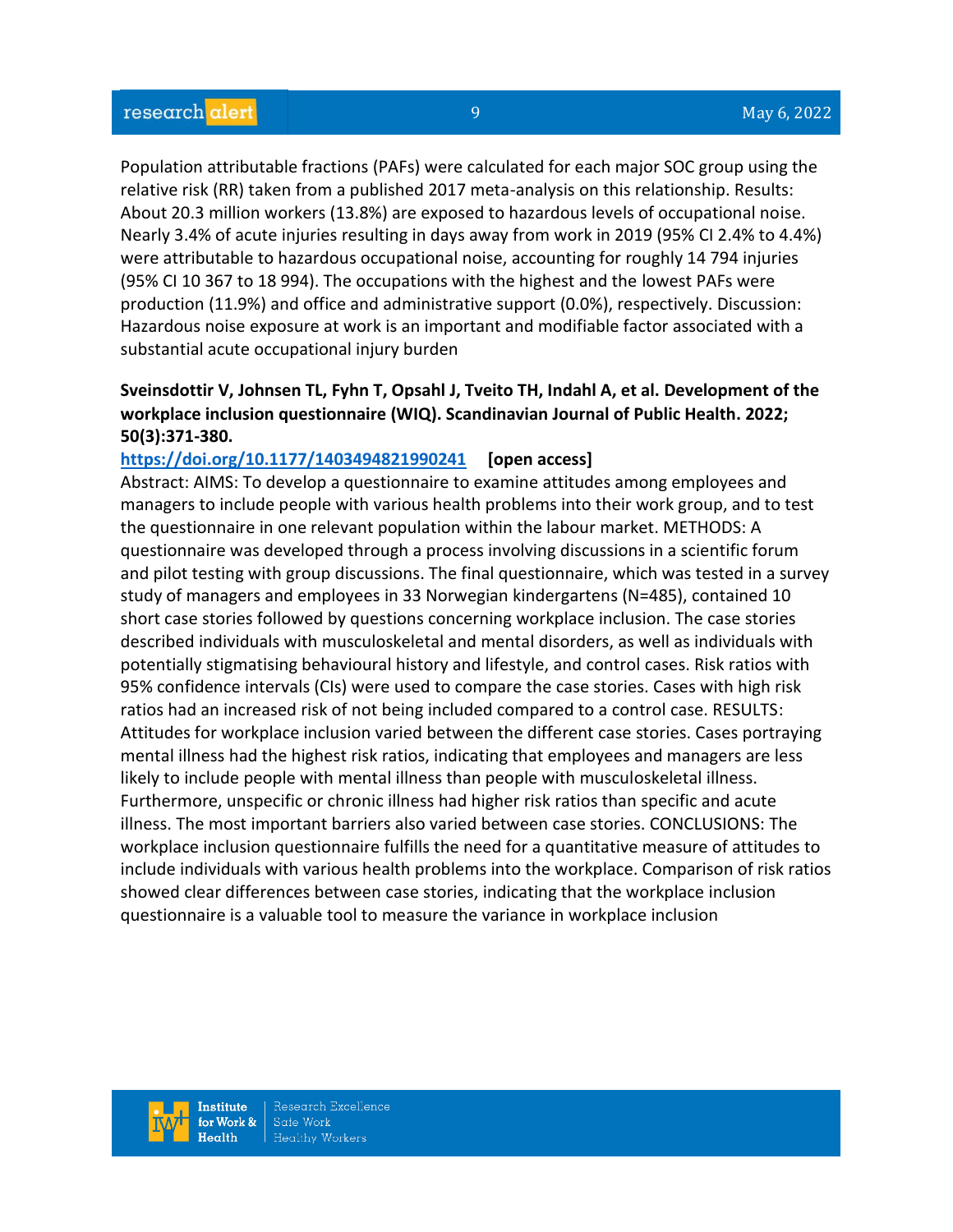**Yu Y, Lau MMC, and Lau JTF. Working from home and positive/negative experiences due to social distancing as interacting factors of depressive symptoms during the COVID-19 pandemic in a Chinese general population. Social Psychiatry and Psychiatric Epidemiology. 2022; 57(6):1235-1246.** 

**<https://doi.org/10.1007/s00127-021-02179-6> [open access]** Abstract: Purpose: This study investigated the associations between some factors related to working from home status (WFHS) and positive/negative experiences due to social distancing and their interactions effects on depressive symptoms during the COVID-19 pandemic. Methods: A random population-based telephone survey interviewed income-earning adults in the Hong Kong general population during April 21-28, 2020 (n = 200). Results: Mild to severe depression (according to PHQ-9) was reported by 12% of the participants. The prevalence of WFHS categories was 14% for 3-7 days and 13% for  $\geq 8$  days (past 2 weeks). The multivariable regression analysis showed that, social isolation ( $\beta = 0.36$ ; p < 0.001), relaxation feeling in daily life ( $\beta = -0.22$ ; p = 0.002), and WFHS  $\ge 8$  days ( $\beta = 0.15$ ; p = 0.027), but not perceived huge inconvenience and improved family relationship, were associated with depressive symptoms. Statistically significant interaction effects were found. Some positive experiences buffered the potential harms of some negative experiences of social distancing on depressive symptoms; WFHS  $\geq 8$  days significantly moderated the risk/protective effects of social isolation, improved family relationship, and relaxation feeling on depressive symptoms. Conclusions: Social distancing is double-edged. Positive experiences should be maximized while negative experiences be minimized, as both were directly and interactively associated with depression. Intensive but not mild to moderate (< 80%) WFHS may impact depressive symptoms negatively via its direct association with depression; it also moderated the associations between positive/negative experiences due to social distancing and depression. Further research is required to discern the inter-relationships among WFHS, positive/negative experiences of social distancing, and depression to better cope with the stressful pandemic.

## **Zack O, Melamed S, Silber H, Cinamon T, Levy D, and Moshe S. The effectiveness of casemanagement rehabilitation intervention in facilitating return to work and maintenance of employment after myocardial infarction: results of a randomized controlled trial. Clinical Rehabilitation. 2022; 36(6):753-766.**

#### **<https://doi.org/10.1177/02692155221076826> [open access]**

Abstract: Objective: To study the long-term effectiveness of case-management rehabilitation intervention on vocational reintegration of patients after myocardial infarction (MI). Design: Blinded simple randomization was used to construct an intervention and control groups that were followed up for two years. Subjects and setting: 151 patients, aged 50.3  $\pm$  5.9 years, who experienced uncomplicated MI and were enrolled in a cardiac rehabilitation program were recruited. Interventions: included an early referral to an occupational physician, tailoring an occupational rehabilitation program, based on individual patient needs,

**Institute** for Work &  $Heath$